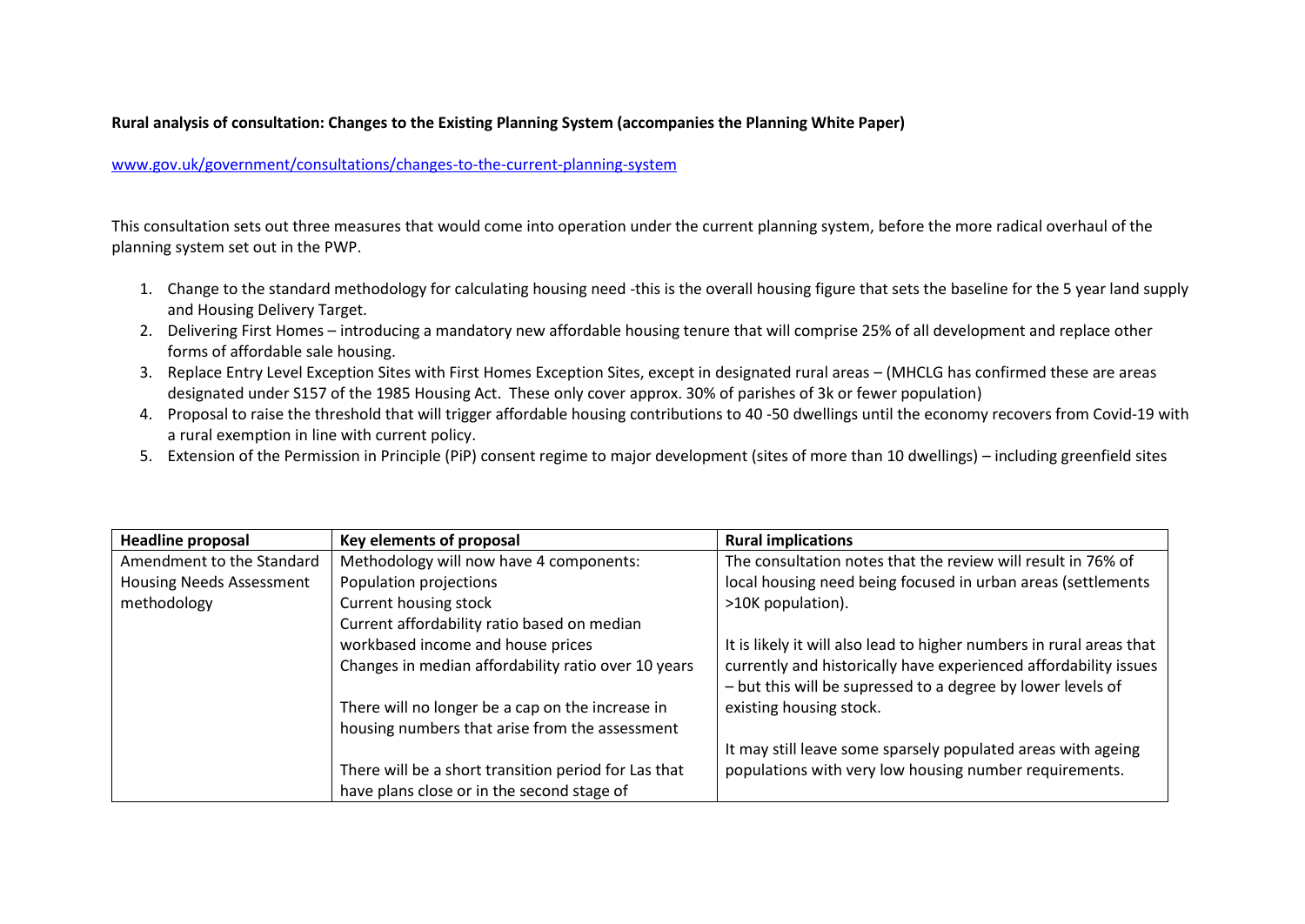|                              | consultation (Regulation 19) for them to amend<br>their numbers and land supply                 | However, the number is a minimum so LPAs can choose a<br>higher number.                                                        |
|------------------------------|-------------------------------------------------------------------------------------------------|--------------------------------------------------------------------------------------------------------------------------------|
| <b>First Homes</b>           | National policy will make it a requirement that a<br>minimum of 25% of affordable homes secured | The principles that will define first homes are generally helpful<br>and very close to some forms of discounted market housing |
| The information and analysis | through developer contributions will be in the form                                             | secured in perpetuity that some rural Las already use.                                                                         |
| here also draws on the       | of First Homes. In addition, Entry Level Exception                                              | However, some of the detailed requirements will be                                                                             |
| Government's response to     | sites will be replaced with First Homes Exception                                               | problematic.                                                                                                                   |
| the First Homes              | Sites.                                                                                          |                                                                                                                                |
| $cons$ ultation $1$          |                                                                                                 | The overwhelming need in rural areas is for affordable rented                                                                  |
|                              | The minimum discount will be 30% - valuation based                                              | housing. Requiring 25% of affordable housing contributions to                                                                  |
|                              | on unrestricted market value. Las will have                                                     | be First Homes will squeeze out affordable rented housing.                                                                     |
|                              | discretion to increase discount to 40%-50%.                                                     |                                                                                                                                |
|                              |                                                                                                 | Government's preferred option for tenure mix of remaining                                                                      |
|                              | In future this will apply to affordable homes secured                                           | 75% will squeeze even further the ability to meet need for                                                                     |
|                              | by the new Infrastructure levy.                                                                 | affordable rented housing.                                                                                                     |
|                              | The expectation is these will be delivered on-site.                                             |                                                                                                                                |
|                              |                                                                                                 | Given the high house prices and low locally earned incomes                                                                     |
|                              | Local plan policies will need to set out the value that                                         | the national price and income caps will make First Homes                                                                       |
|                              | will be captured for affordable housing, which will                                             | unaffordable to many rural residents. Helpfully there is the                                                                   |
|                              | then be allocated across different affordable housing                                           | opportunity to reduce the discount and apply lower price caps                                                                  |
|                              | tenures.                                                                                        | as long as there is evidence of the necessity and viability of                                                                 |
|                              |                                                                                                 | these arrangements.                                                                                                            |
|                              | Two options are set out:                                                                        |                                                                                                                                |
|                              | 1. Where an affordable housing policy exists, First                                             | The 3 month period before restrictions on local connection                                                                     |
|                              | Homes should replace other affordable home                                                      | and discounted price can be applied is similar to that which                                                                   |
|                              | ownership products - then prioritising those tenures                                            | applies in current local connection cascades for rural                                                                         |
|                              |                                                                                                 | exception sites.                                                                                                               |

<sup>1</sup>

[https://assets.publishing.service.gov.uk/government/uploads/system/uploads/attachment\\_data/file/907214/200728\\_PUBLICATION\\_Govt\\_respo](https://assets.publishing.service.gov.uk/government/uploads/system/uploads/attachment_data/file/907214/200728_PUBLICATION_Govt_response_FH_condoc_v4.pdf) [nse\\_FH\\_condoc\\_v4.pdf](https://assets.publishing.service.gov.uk/government/uploads/system/uploads/attachment_data/file/907214/200728_PUBLICATION_Govt_response_FH_condoc_v4.pdf)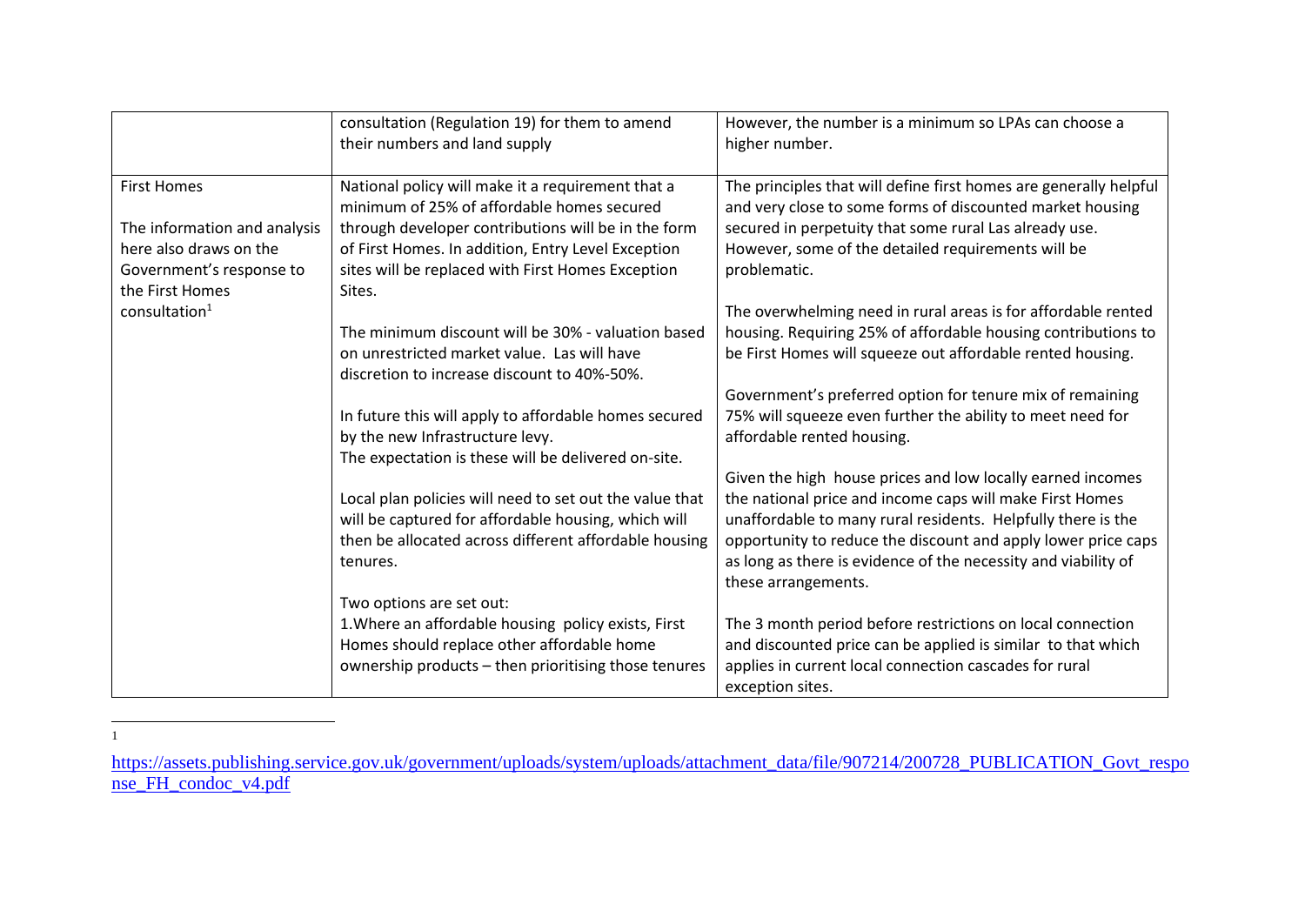| that secure the smallest discount from market price.                                                                                                                |                                                                                                                                                                                                                                                           |
|---------------------------------------------------------------------------------------------------------------------------------------------------------------------|-----------------------------------------------------------------------------------------------------------------------------------------------------------------------------------------------------------------------------------------------------------|
| This is the preferred Government option.                                                                                                                            | The model covenant to secure the restrictions in perpetuity is                                                                                                                                                                                            |
| 2. LA can negotiate the tenure mix of the remaining                                                                                                                 | welcome.                                                                                                                                                                                                                                                  |
| 75% contribution.                                                                                                                                                   |                                                                                                                                                                                                                                                           |
| Build to Rent schemes will be exempt from First<br>Homes requirement.                                                                                               | The arrangements to secure mortgage lending where these<br>restrictions apply is something that rural interests have called<br>for over many years, so are welcome. Although some of the<br>National Parks may not like the waivers that can be triggered |
| First Homes will be exempt from CIL.                                                                                                                                | if there is a need to repossess a home.                                                                                                                                                                                                                   |
|                                                                                                                                                                     |                                                                                                                                                                                                                                                           |
| Still to determine how First Homes will work under<br>new Infrastructure Levy proposals.                                                                            | The lack of consideration of how the Infrastructure Levy be<br>applied to this policy is of concern.                                                                                                                                                      |
| Local Plans and Neighbourhood Plans submitted for<br>Examination with in 6 mon6hw of this policy being<br>enacted wil not have to meet First Homes<br>requirements. | Housing associations may prefer First Homes because it could<br>raise greater income than Shared Ownership housing.<br>Countering this, in high value areas, income to Has may be<br>lower but the homes more affordable than shared ownership.           |
| The Government's response to the First Homes<br>consultation makes the following further provisions:                                                                | It is likely that if First Homes are to be affordable and/or a<br>scheme is viable there will be a need for subsidy. Provision is<br>made for cross-subsidy from market homes. In some areas                                                              |
| LPAs can set specific local connection restrictions as                                                                                                              | viability could tip the mix of the scheme to a high % of market                                                                                                                                                                                           |
| long as they are able to evidence the necessity and                                                                                                                 | homes, or make it difficult to make a case for departing from                                                                                                                                                                                             |
| viability of these restrictions. These will apply for 3                                                                                                             | the national price and income caps.                                                                                                                                                                                                                       |
| months at the point of the First Home going on the                                                                                                                  |                                                                                                                                                                                                                                                           |
| market Thereafter the properties will be available                                                                                                                  |                                                                                                                                                                                                                                                           |
| for people across England.                                                                                                                                          | It will be interesting to see if grant funding is available for First<br>Homes when the AHP is announced. In some areas it will be                                                                                                                        |
| There will be two price caps: £420K in London and                                                                                                                   | needed to increase the discount, but there is nothing at the                                                                                                                                                                                              |
| £250k in the rest of England. However, LPAs will be                                                                                                                 | moment to stop the grant simply inflating land values.                                                                                                                                                                                                    |
| able to set a lower price cap for the first 3 months                                                                                                                |                                                                                                                                                                                                                                                           |
| that a First Homes is marketed - where the need for                                                                                                                 |                                                                                                                                                                                                                                                           |
| this is evidenced.                                                                                                                                                  |                                                                                                                                                                                                                                                           |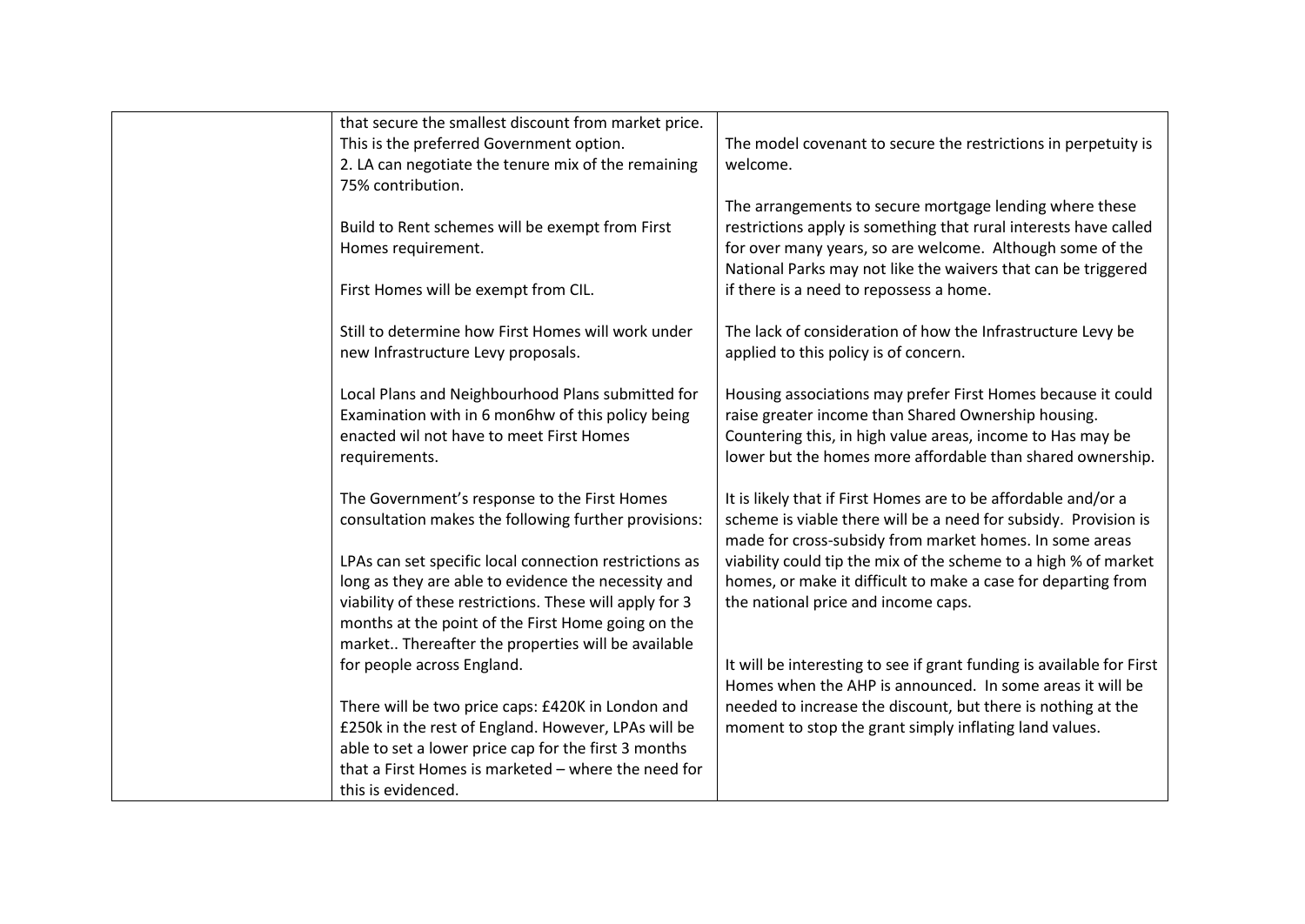|                        | Two incomes will be applied: £90k in London and<br>£80k across the rest of England. LPAs will be able to<br>set lower income caps for the first 3 months that a<br>First Home is marketed.<br>First Homes 'should as a rule' be sold to First Time<br>Buyers and should be the residents only home.<br>Where the scheme is over-subscribed LPAs will take<br>into account income, not also savings and assets.<br>Perpetuity will be secured by a model covenant<br>requiring the First Homes restrictions to apply to<br>future sales.<br>Government will take steps to ensure there is a<br>supply of mortgages by creating a model agreement<br>for to provide certainty to mortgage lenders with a<br>mortgage protection clause and waiver on the<br>discount in certain circumstances if a First Home is<br>re-possessed.<br>The consultation states that Government is currently<br>piloting First Homes with funding from the AHP -<br>which indicates they are eligible for grant. |                                                                                                                                        |
|------------------------|---------------------------------------------------------------------------------------------------------------------------------------------------------------------------------------------------------------------------------------------------------------------------------------------------------------------------------------------------------------------------------------------------------------------------------------------------------------------------------------------------------------------------------------------------------------------------------------------------------------------------------------------------------------------------------------------------------------------------------------------------------------------------------------------------------------------------------------------------------------------------------------------------------------------------------------------------------------------------------------------|----------------------------------------------------------------------------------------------------------------------------------------|
| <b>Exception Sites</b> | First Home Exception sites will be replaced with First<br>Homes Exception Sites.                                                                                                                                                                                                                                                                                                                                                                                                                                                                                                                                                                                                                                                                                                                                                                                                                                                                                                            | MHCLG has confirmed that the definition of designated rural<br>areas are those areas designated under S157 of the 1985<br>Housing Act. |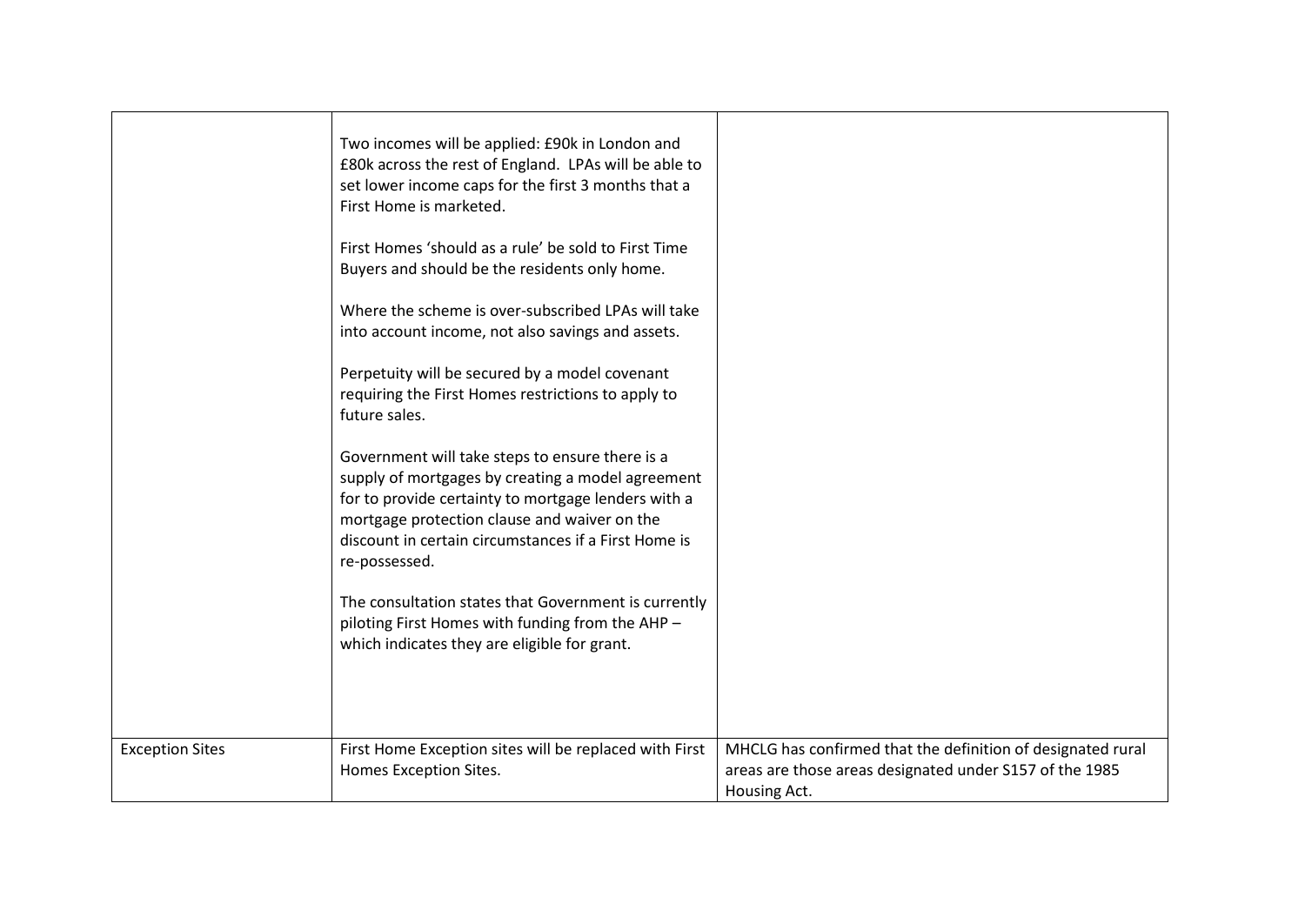|                                  | There will be flexibility to allow a small proportion<br>of other affordable homes to be built where there is<br>significant identified local need.<br>A small proportion of market housing will also be<br>allowed where this will ensure viability of the site<br>overall.                                                                                     | Approximately 70% of parishes of 3k or less population are<br>not covered by this designation. Given that First Homes<br>command a higher land value it is likely that the supply of<br>rural exception sites will fall.                                                                                                                                                                                                                                                                                                                                                                                                                                                                                                                                                                                                                                                                                                                                                                                                                               |
|----------------------------------|------------------------------------------------------------------------------------------------------------------------------------------------------------------------------------------------------------------------------------------------------------------------------------------------------------------------------------------------------------------|--------------------------------------------------------------------------------------------------------------------------------------------------------------------------------------------------------------------------------------------------------------------------------------------------------------------------------------------------------------------------------------------------------------------------------------------------------------------------------------------------------------------------------------------------------------------------------------------------------------------------------------------------------------------------------------------------------------------------------------------------------------------------------------------------------------------------------------------------------------------------------------------------------------------------------------------------------------------------------------------------------------------------------------------------------|
|                                  | The policy will not apply in designated rural areas<br>where delivery will be through the rural exception<br>sites policy.                                                                                                                                                                                                                                       |                                                                                                                                                                                                                                                                                                                                                                                                                                                                                                                                                                                                                                                                                                                                                                                                                                                                                                                                                                                                                                                        |
| Affordable housing<br>thresholds | The site threshold that will trigger affordable<br>housing contributions will be raised to 40 dwellings<br>until the economy recovers from Covid-19. This will<br>include no necessity to provide First Homes on these<br>sites. Designated rural areas will be exempt from<br>this provision - where LPAs can still set a threshold<br>of 5 dwellings or fewer. | As above<br>This change would mean that in approximately70% of parishes<br>of less than 3k population no affordable housing contributions<br>would be required on sites of fewer than 40-50 dwellings.<br>Given that most development sites in rural areas are less than<br>10 dwellings this would mean that no affordable housing<br>would be delivered in these communities.<br>The combination of the First Homes Exception Sites and the<br>change to threshold could be catastrophic to the delivery of<br>rural affordable housing.<br>Contrary to the aim to supportSME builders the proposals<br>could make it harder for them to operate in rural areas.<br>During the 2008 recession the guaranteed sales to housing<br>associations for the affordable housing supported cash-flow,<br>meant development could continue and contractors kept<br>employed. It is also the case that a requirement to provide<br>on-site affordable housing reduces the land cost making it<br>more likely that SME builders can compete to buy these sites. |